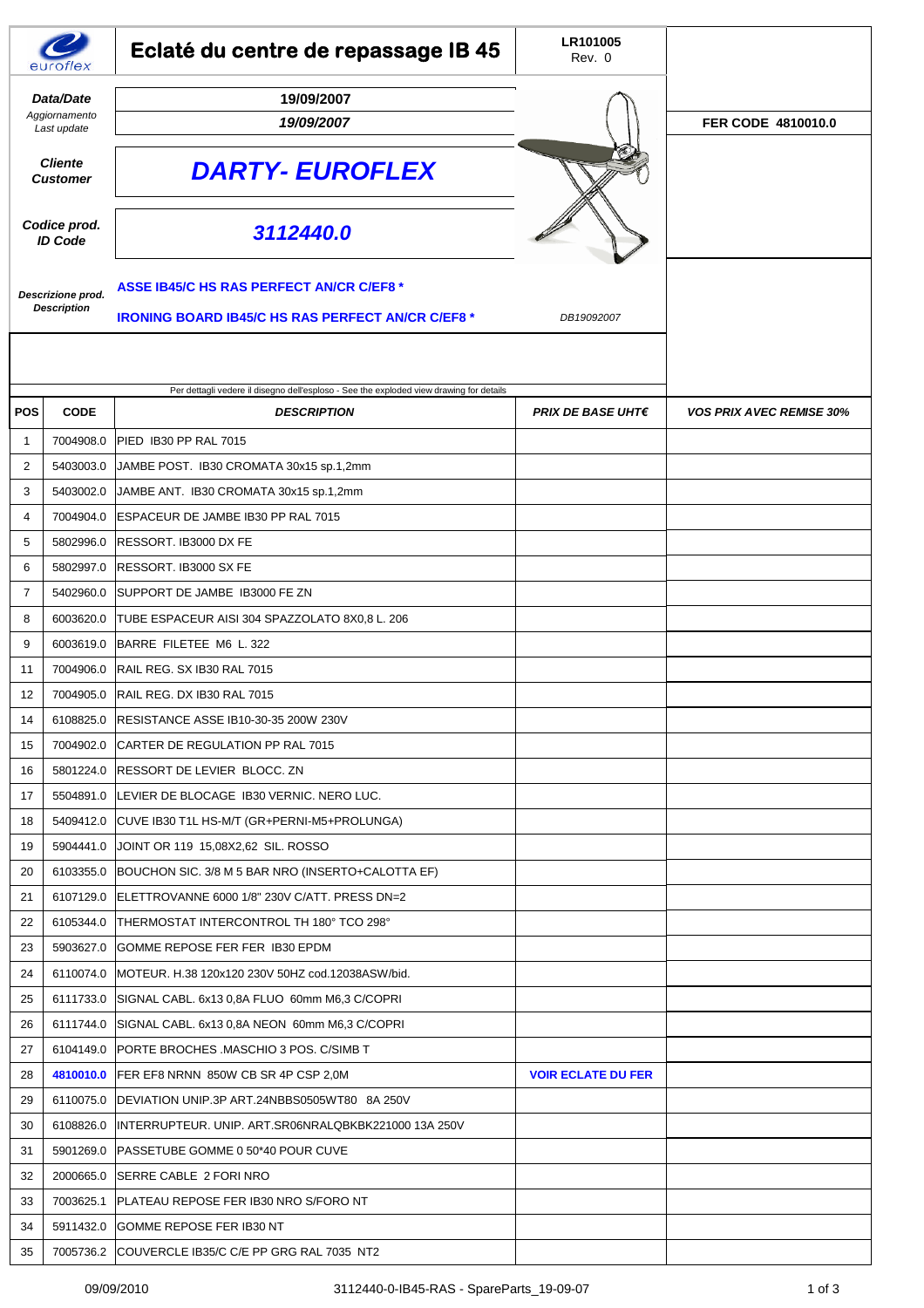|                                           | eurotlex    | Eclaté du centre de repassage IB 45                                                                                       | LR101005<br>Rev. 0       |                                 |
|-------------------------------------------|-------------|---------------------------------------------------------------------------------------------------------------------------|--------------------------|---------------------------------|
| Data/Date<br>Aggiornamento<br>Last update |             | 19/09/2007<br>19/09/2007                                                                                                  |                          | FER CODE 4810010.0              |
| <b>Cliente</b><br><b>Customer</b>         |             | <b>DARTY- EUROFLEX</b>                                                                                                    |                          |                                 |
| Codice prod.<br><b>ID Code</b>            |             | 3112440.0                                                                                                                 |                          |                                 |
| Descrizione prod.<br><b>Description</b>   |             | <b>ASSE IB45/C HS RAS PERFECT AN/CR C/EF8 *</b><br><b>IRONING BOARD IB45/C HS RAS PERFECT AN/CR C/EF8 *</b><br>DB19092007 |                          |                                 |
|                                           |             | Per dettagli vedere il disegno dell'esploso - See the exploded view drawing for details                                   |                          |                                 |
| <b>POS</b>                                | <b>CODE</b> | <b>DESCRIPTION</b>                                                                                                        | <b>PRIX DE BASE UHT€</b> | <b>VOS PRIX AVEC REMISE 30%</b> |
| 36                                        | 5409135.0   | PLATEAU IB30 ALUZINC                                                                                                      |                          |                                 |
| 38                                        | 6108612.0   | THERMOSTAT T.80 C/STAFFA ASS. (FSTB)                                                                                      |                          |                                 |
| 39                                        | 7004903.0   | MANETTE DE LEVIER PP RAL 7015                                                                                             |                          |                                 |
| 45                                        | 7004912.0   | COUDE SX IB30 PP RAL 7015                                                                                                 |                          |                                 |
| 46                                        | 7004911.0   | COUDE DX IB30 PP RAL 7015                                                                                                 |                          |                                 |
| 47                                        | 5901270.0   | GOMME SUPPORT DE CUVE SUPP. CALDAIA (SELLE)                                                                               |                          |                                 |
| 48                                        | 7004910.0   | BLOCAGE DES JAMBES IB30 ANT RAL 7015                                                                                      |                          |                                 |
| 49                                        | 2005035.0   | VIS TETE PLASTIC NOIRE 4.2X19<br>ZΒ                                                                                       |                          |                                 |
| 50                                        | 8103340.0   | GROUPE PRISE VAPEUR NRO ASSE 0 4                                                                                          |                          |                                 |
| 51                                        | 6110548.0   | CABLE ALIM.MT 2,5 H05VV-F 3x1.0 D + CONN.F 3P CO/1                                                                        |                          |                                 |
| 52                                        | 5908403.0   | <b>GOMME SUPP, CUVE 1L IB35</b>                                                                                           |                          |                                 |
| 53                                        |             | 8104176.0 PIASTRA x CALD. C/RES. "M" 1200W 230V                                                                           |                          |                                 |
| 55                                        |             | 5607151.0   TOILE DE TABLE IB30 BORDEAUX                                                                                  |                          | <b>NON GARANTIE</b>             |
| 58                                        |             | 5504995.0   RIVET 1 COD. 0202.AA01 NOIR                                                                                   |                          |                                 |
| 59                                        | 5404208.0   | AXE DIAM 5 L 40 FE ZN IB3000                                                                                              |                          |                                 |
| 60                                        | 7004907.1   | COQUE DE PLATEAU ASSE IB30 PP ANTR. RAL 7015 NT                                                                           |                          |                                 |
| 61                                        | 5907060.0   | TUBE EPDM CALZ 5x10 510MM                                                                                                 |                          |                                 |
| 63                                        | 5903326.0   | GARNITURE GRAPHITE 0,75MM X CALD.                                                                                         |                          |                                 |
| 65                                        | 5404929.0   | <b>PASTILLE SEMPLICE X VITE N/8/18</b>                                                                                    |                          |                                 |
| 66                                        | 7011656.0   | CONNECTEUR INARCA PA66 V-2 MALE 6-VIE                                                                                     |                          |                                 |
| 67                                        | 7011657.0   | CONNECTEUR INARCA PA66 V-2 FEMMELLE 6-VIE                                                                                 |                          |                                 |
| 68                                        |             | 7011639.0 SUPPORT CONNECTEUR INARCA POUR IB35PS GR.SCURO                                                                  |                          |                                 |
| 73                                        | 6909602.0   | BOTTIGLIA AQUA+ ASS.                                                                                                      | NON GARANTIE             | <b>NON GARANTIE</b>             |
| 74                                        |             | 5412444.0 TIGE GUIDE FIL .600 D.4 C/MOLLA                                                                                 |                          | <b>NON GARANTIE</b>             |
| 78                                        |             | 5902922.0 SUOLETTA IN TEFLON x FERRO STIRO EF                                                                             | <b>NON GARANTIE</b>      | <b>NON GARANTIE</b>             |
| 79                                        | 5902641.0   | <b>ENVELOPPE DE PROTECTION SEMELLE FER PROF GRG</b>                                                                       | <b>NON GARANTIE</b>      | <b>NON GARANTIE</b>             |
| 80                                        |             | 6003294.0 ECROU A FRANGE M 5 ISO-4161/DIN-6923 6S ZB                                                                      |                          |                                 |
| 81                                        | 6001304.0   | ECROU M6 ZB AVEC CALOTTE PVC                                                                                              |                          |                                 |
| 82                                        | 6111766.0   | SIGNAL CABL. 6x13 0,8A NEON 60mm M6,3 C/COP+COND                                                                          |                          |                                 |
| 85                                        | 7005737.1   | CAPOT INF. IB35 RAL 7035 NT                                                                                               |                          |                                 |
| 86                                        | 6101332.0   | <b>PRISE 4 POLES ILME CKF03</b>                                                                                           |                          |                                 |
| 87                                        | 6101374.0   | <b>PRESSOSTAT 1/8"G CON. M 3.5 BAR</b>                                                                                    |                          |                                 |
| 88                                        | 5405787.0   | TIGE DE PROTECTION FER IB3000 NICKELE                                                                                     |                          | <b>NON GARANTIE</b>             |